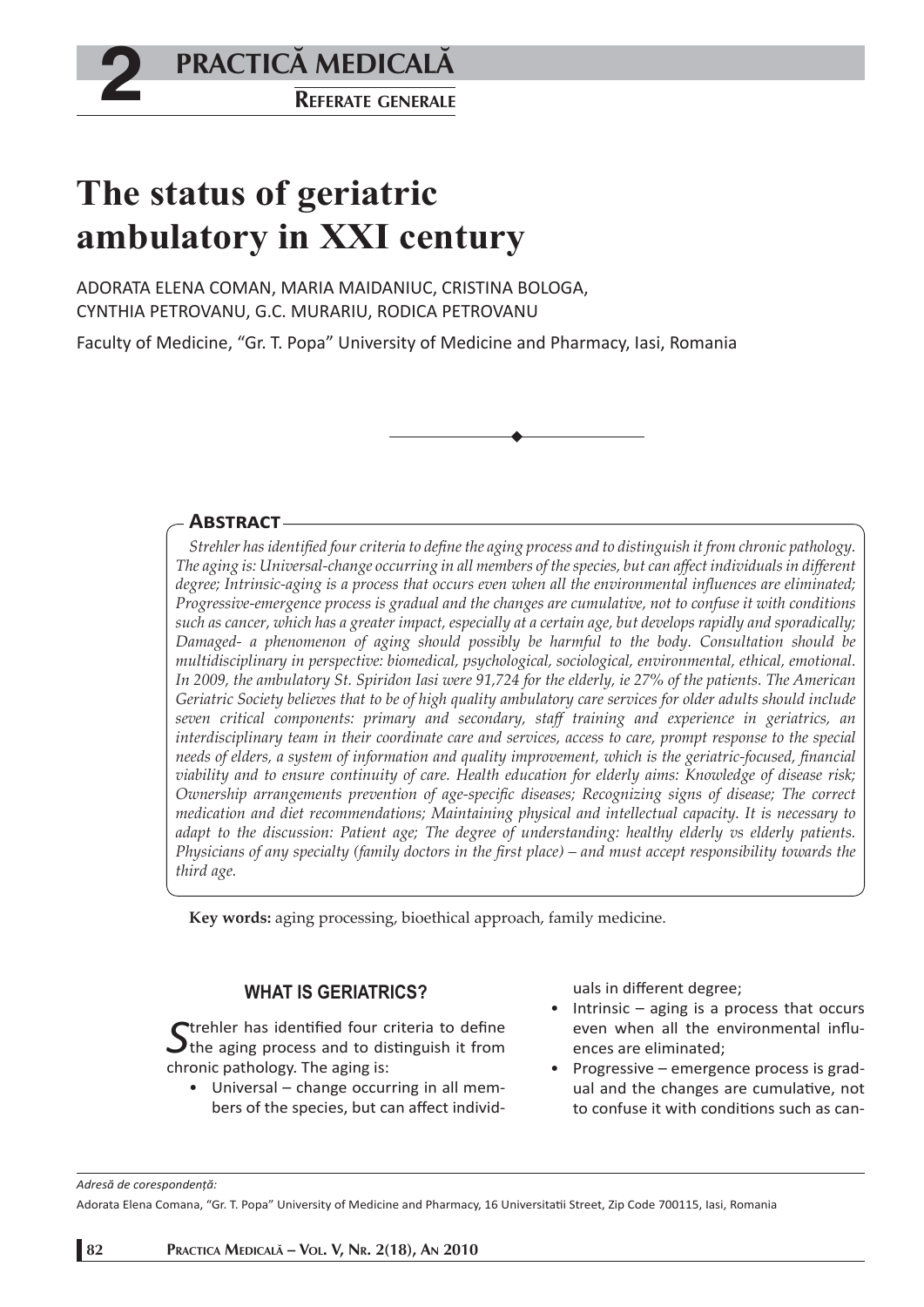cer, which has a greater impact, especially at a certain age, but develops rapidly and sporadically;

Damaged – a phenomenon of aging should possibly be harmful to the body. •

Many changes due to the age are a simple progression of the changes that have been useful during the growth and development, changes with the purpose to shorten life.

## **WHY DO WE GET OLD?**

There are three views:

- Aging is the inevitable price that the body pays it for his complexity. Over time, "wear and repair" is manifested in functions decline and possibly, death.
- Adaptive evolutionist vision  $-$  the aging is selectively advantageous for species. It is a programmed event that prevents congestion and competition for resources.
- Non adaptive evolutionist vision the aging occurs because of the natural selection strength that decreases with the age or because of the genes that are useful in the first part of the life and later prove to be harmful.

# **THE AGING OF THE BODY**

Aging process is manifested in the numerous programs. Central nervous system (particularly brain), the immune, endocrine and cardiovascular system are most affected by aging process.

The aging of the brain. Brain damage due only to the aging process (by contrast to the aging disease) is minimal. Although the aging brain may lost 100,000 neurons per year, it seems to compensate for these losses. This compensation could be positive influenced by challenge intellect (through mental exercises). The brain is the one that gives the ability to have a control over aging. It is the only organ that theoretically can not be replaced – because there are organs that can not be technically replaced – our brain is us, it is "the EGO". We can replace the heart, kidneys or other organs – within the limits of the technology – but we can't replace the brain or we won't be us for a longer time. Our priority should be the avoidance of the aging brain; the aging avoidance in the rest of the body is secondary unless, of course, it is necessary the action to preserve the brain.  $(1)$ 

The loss of the short term memory, cognitive and personality changes emerging with aging, dementia, sensors and nervous system decline and other changes seem to occur in aging (Hayflick, 1994). The main cause of these changes seems to be the loss of the neurons.

## **PSYCHOLOGY OF OLD AGE**

This can be divided into three areas: cognitive changes, character and temperament (personality) and adaptation.

Cognitive changes  $-$  there is a decrease of the ability to acquire a new intelligence, but there is a sustained ability to use existing knowledge (wisdom maintenance, with some decline). The aging has a weak effect on the size of the active memory, but the information transfer should be improved in short-term storage to long-term storage. Therefore, new information should be presented more rarely, slow and be repeated. The loss of the existing knowledge (eg how to dress) is a pathological change and not one related to aging.

Changes of character and temperament – the elderly demonstrate personality changes, most typically a decrease in neuroticism and an increase in introversion.

Changes of the adaptation  $-$  the elderly must reach out for terms to which they are and to change their role in life. Individuals respond in different ways. Most elderly change their social role that even the community retires it. There is a loss of the social conformity and a desire decrease for social respect (deactivation theory). The community induces the elderly to assume a role of dependence by withdrawal and retirement. Many of them are quite happy with these changes and accept them, others try to deny that changes occurred and perhaps they would become depressive due to them. And yet many of them use their spare time they have to undertake various activities to feel fulfilled (structured dependence). (2)

#### **NUTRITION**

Older people are inclined towards the depression, which affects nutrition. The causes may be:

Biological: aging (presbyesophagus, denture loss), pathology (the diseases that affect mobility, vision, deglutition: stroke, manual dexterity, cognition), oral infections;

Psychological: depression, mourning, fear of falling that leads to fear of travel, dementia;

Social: decreased access to food choice (example meal on wheels), decrease the possibility of driving (dependence on others to go shop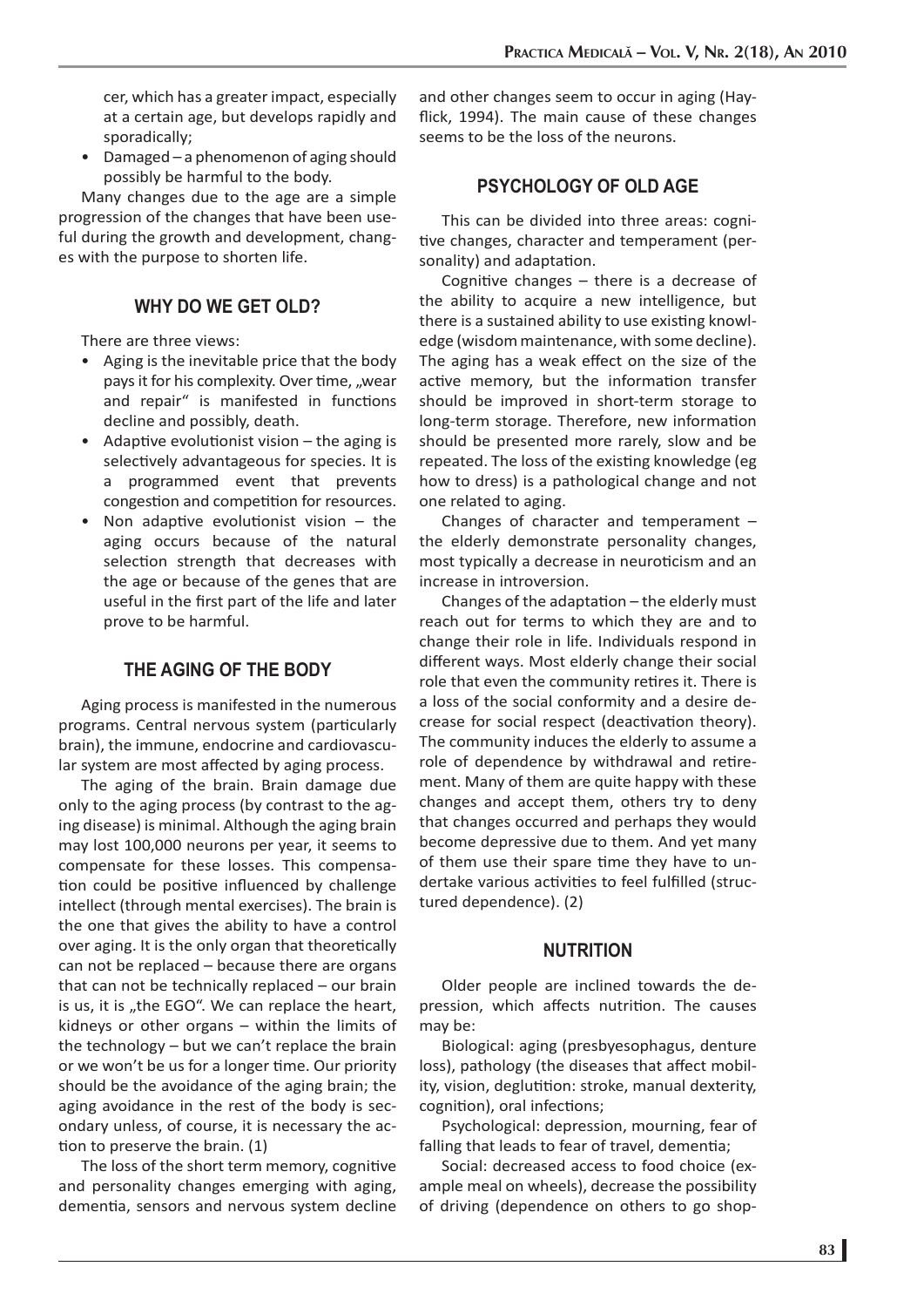ping), poverty, low social contact during dinner. (3)

## **AGING CHRONOBIOLOGY**

What is the chronobiology? It is the science of the biological rhythms – daily, monthly, season – in all living organisms (from bacteria to humans) at all levels of organization (from genes to behavior).

# **WHAT OLDER PEOPLE NEED TO KNOW ABOUT THEIR SLEEP?**

Increases time spent in bed, raises the number of awakenings, decreases sleep time during the night, increases sleepy time, unrestful sleep, more fatigue during the day, more frequent asleep episodes during the day. Factors that are affecting the sleep in the elderly: circadian rhythm disturbance, disorders of the primary sleep, disease, medication, dementia. (4)

#### **What means the third age: the scientific arguments of twentieth century**

Aging can be:

- Physiological (chronological age = biological age)
- Premature (chronological age <biological age)
- Accelerated (accelerated aging rhythm after a negative event)
- Pathological (illness)

Psycho-social factors (stress) affects somatic status of the individual.

Modern society generates old age, but tends to reject and to isolate it – major stress factor.

#### **Defining health in the elderly is difficult:**

- Physically regressing;
- Mentally regressing;
- Social social deactivation, marginalization.

#### **Third age pathology: aging or disease?**

However it is necessary the differentiation between the pathologic and normal, the delineation of the disease state to initiate therapy.

#### **Scientific arguments for the third age**

Life of a cell is dominated by the nucleus genetic content. Aging is done in cell nucleus, to the level of the chromosomes.

- $2003 it$  was finished the decipher of the human genetic code  $-$  the genetic map (Human Genome Project – 100,000 genes, 3 mild. nucleotide bases that make up the DNA double helicoidal).
- $2003$  Prof. A. Rottenberg identified NR2B gene that controls brain function youth. •
- $1961$  L. Hayflicke has shown that the human somatic cell can divide by 100 times and then dies and he founded scientific gerontology. External factors influence the rate of cell aging. •
- 1980 2000 during each cell divisions the chromosome decreases their length (there are loosing telomeres, genetic material) – TELOTOMY. As the chromosome is smaller, the cell can no longer divide and dies. Telomerases can be the weapons used in aging preventing and anticancer fight. •
- $1984$  sexual and germination cells as the cancer cells don't lose telomeres, they contain telomerase (Carol Greider, Elizabeth Blackburn). •
- 1972 Kerr, apoptosis is an active process that acts internally without the intervention of an external (programmed cell death). It affects the cells that have reached certain age or are structurally and/or functional altered. •
- 1995 Ruff and Steller define apoptosis as a programmed suicide of the cells that receive signals from neighboring cells or from the body.

The aging is genetically programmed from birth. It starts from the cells and held at different speeds.

## **The risk factors of duration and quality of life depend on:**

- Individual, 1.
- Geographical area, 2.
- 3. Race,
- Sex, 4.
- Class, 5.
- 6. Occupation,
- 7. Health,
- Mental state, 8.
- 9. Consequences of negative events,
- 10. Industrial progress.

## **Defi nition, epidemiology**

It is a branch of medicine that investigates pathological aspects of aging.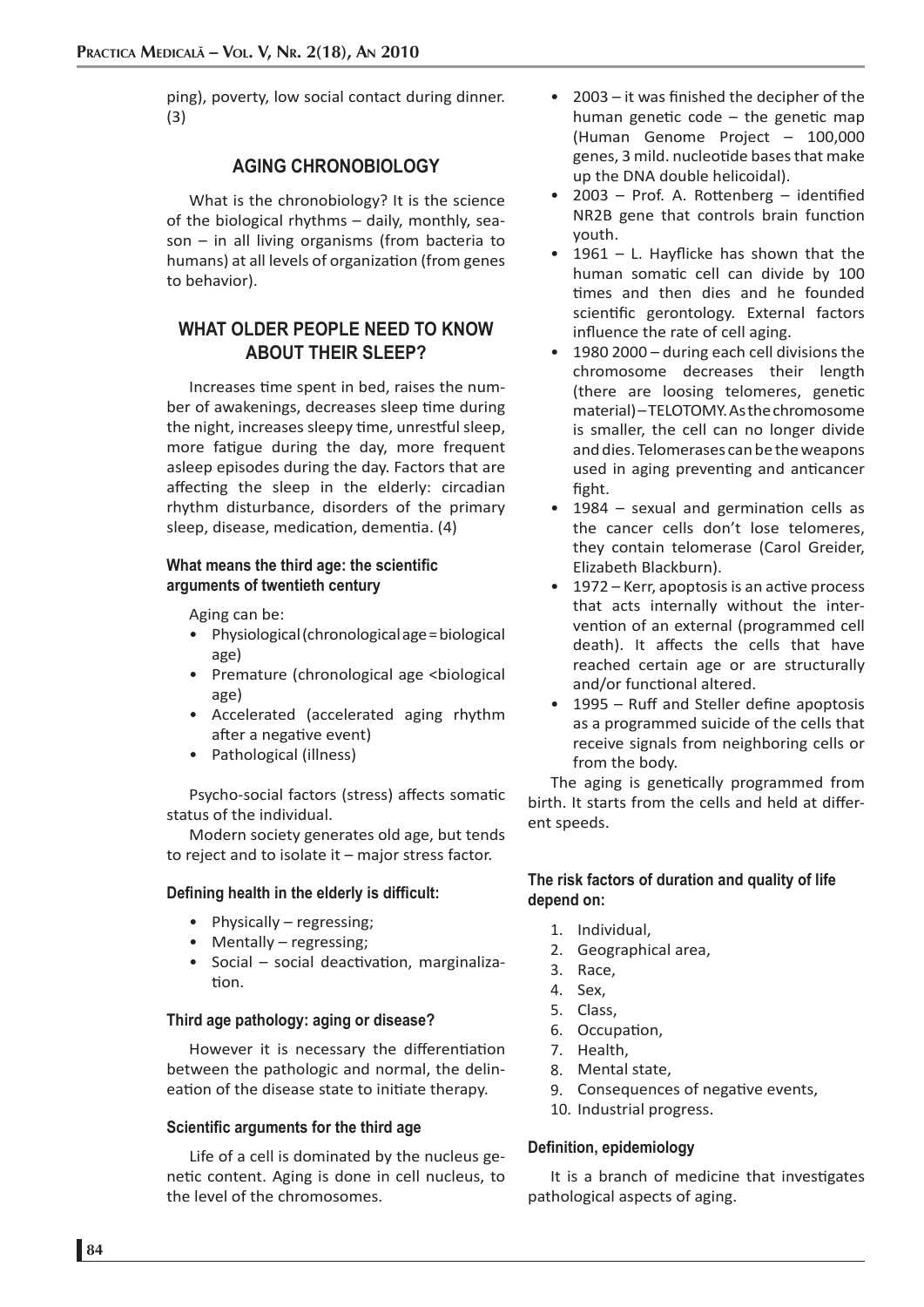It is a frontier, integrative, synthetic discipline.

## **Classification by age:**

- 65 (60 years) 75 years elderly (the transition to old age),
- 75 85 years old (the old age average), •
- Over 85 (90) years longevity (great old age).

To know that the specific aging changes start of the adult, 40-45 years (middle age) and 50-60 years period (preaging).

In Romania, the prevalence in the population of the third age is approx. 17%. WHO considers that the population aging is the fifth important problem (after cardiovascular diseases, cancer, AIDS, alcoholism). 50% of older persons need medical care: 42% patients, poly-pathology (4-5 disease).

The physical, psychological and social, economic and family decline.

Therapeutic approach of the geriatric patient – THEMES:

Medical responsibilities  $-$  social responsibilities.

## **Structures of the geriatric ambulatory in the XXI century**

The consultation should be from the multidisciplinary perspective: biomedical, psychological, sociological, environmental, ethical, emotional.

In 2009, in the ambulatory St. Spiridon Iassy were consulted 91,724 of elderly, ie 27% of the patients.

The American Geriatric Society considers that for be of high quality, the ambulatory care services for older adults must contain seven critical components: primary, as well secondary care, staff training and experience in geriatrics, an interdisciplinary team that must be able to coordinate their care and services, the access to care, the prompt response to the special needs of elders, an information and quality improvement system, which is the geriatric-focused program, financial viability and the insurance of care continuity.

#### **The Geriatrics Ambulatory. Structures:**

- Geriatrics Clinic, affiliated to the hospital;
- Geriatric day hospital, affiliated to the hospital.
- Centers for outpatient practice specializing in geriatric, with a specialist in geriatrics

and other specialties.

Centers for geriatric practice of Family Medicine, area assigned. •

### **The prevention of the third age pathology**

Primary prevention = prevention of risk factors.

Secondary prevention = treatment of risk factors and diseases.

Tertiary prevention = treatment of the pathology that requires long hospitalization, monitoring and recovery.

#### **Secondary prevention**

- Obesity
- Arterial hypertension •
- Glycoregulation disorders,
- Lipid metabolism disorders •
- Arteritis
- Cerebral atherosclerosis •
- Transitory ischemic accident •
- SPC •
- Reflux esophagitis •
- Digestive ischemia •
- Elderly anemia, leukemia •
- Urinary infections •
- Dehydration (urinary incontinence, low immunity, central disorders, psycho-social disorders, renal functional disorders and hormonal changes). •

#### **Treatment**

- Gentle, gradual, carefully to the side-• effects:
- Attention to the perfusion deficit of the brain and heart tissue:
- Associations of medicines in small doses;
- Control of renal and liver function and adaptation to the concerned status. •

## **Measures to improve quality of life of older people:**

Supporting the endocrine, immune and neuro-psychiatric system:

- Testosterone antioxidant effects, increases the physical, cognitive and immune capacity;
- DIHYDROEPIANDROSTERON (DHEA) suprarenal gland;
- Growth-hormone hypophysis the effect on obesity and osteoporosis; •
- Erythropoietin  $-$  MR  $-$  increases the tissues oxygenation; •
- Vitamins of B Complex  $-$  anti-homocysteine; •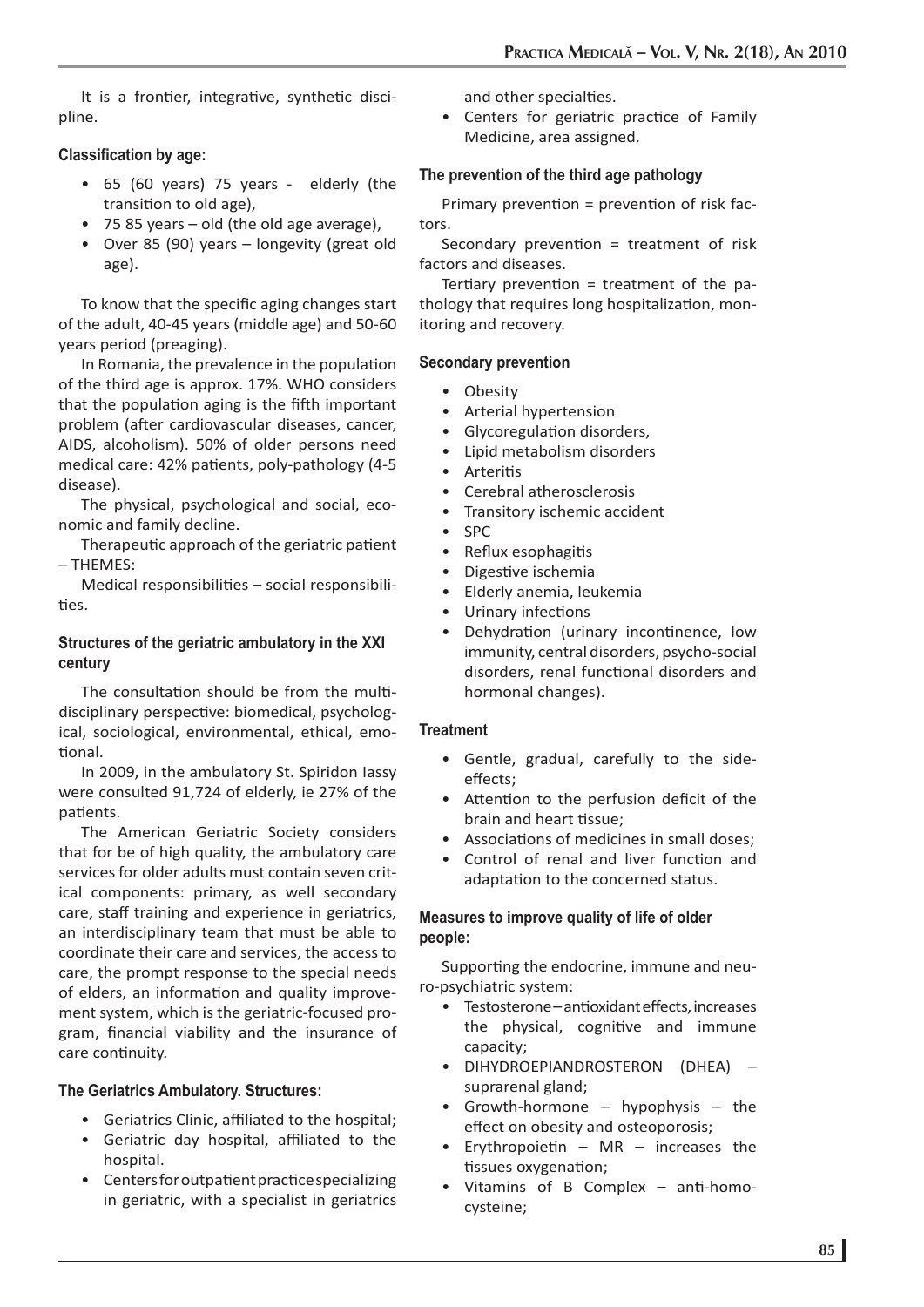- Vitamin E antioxidant;
- Q10-Coenzyme influences the energy metabolism;
- Gerovital trophic and regenerative action;
- Humanofort (embryotherapy) reinvigorates by biostimulating

#### **Diet, Nutrition, Lifestyle**

Quantity and quality balanced diet depends on:

- lifestyle,
- physical condition,
- degree of civilization.

China, Japan – the vegetarian diet  $> 70$ years;

USA, Western Europe – hyperlipidemic diet < 70 years + degenerative diseases;

Poor countries – the inadequate protein and calories diet.

The risk of obesity – contributed > consumer:

Benefits: - consumption of fish, chicken, seafood – Q10 coenzymes; Milk – calcium; Fruits, vegetables – minerals, vitamins; 1-2 glasses of red wine, green tea  $-$  antioxidant

#### **Psychiatric factors**

The combat of the loneliness – depression;

The occupation, utility  $-$  in the social context (home, clubs);

The adequate sport (golf, walking, swimming);

#### **Immunostimulating**

- physical effort;
- Polidin, Cantastim, Imunostim

#### **Health education in geriatrics**

Geragogia = the training of the elderly  $-$  a new school which aims to acquire the necessary knowledge for:

- The aging process;
- Preparing for retirement;
- Health education of the elderly;
- Cultural and professional recycling. •

The aims of the health education for elderly:

- Knowledge of the disease risk; •
- Appropriation of the prevention methods of the specific age diseases;
- Recognizing signs of disease;
- The correct application of the medication and the recommended diet;
- Maintaining physical and intellectual capacity.

It is necessary to adapt the discussion to:

- Patient age;
- The degree of understanding: healthy elderly vs sick elderly patients.

## **CONCLUSIONS**

- 1. Bioethics issues of the geriatric consultation in the ambulatory care concerns complex medical and psycho-social aspects:
- training of individuals and their families for withdrawal from the activity;
- combat addiction; •
- maintaining of the social and economic integrity;
- education of the dependent elderly entourage;
- general young public education which must accept that older people have their place in the society.
- 2. Prevention of the third age pathology;
- 3. Physicians of any specialty (family doctors in the first place) – must accept their responsibility towards the third age.